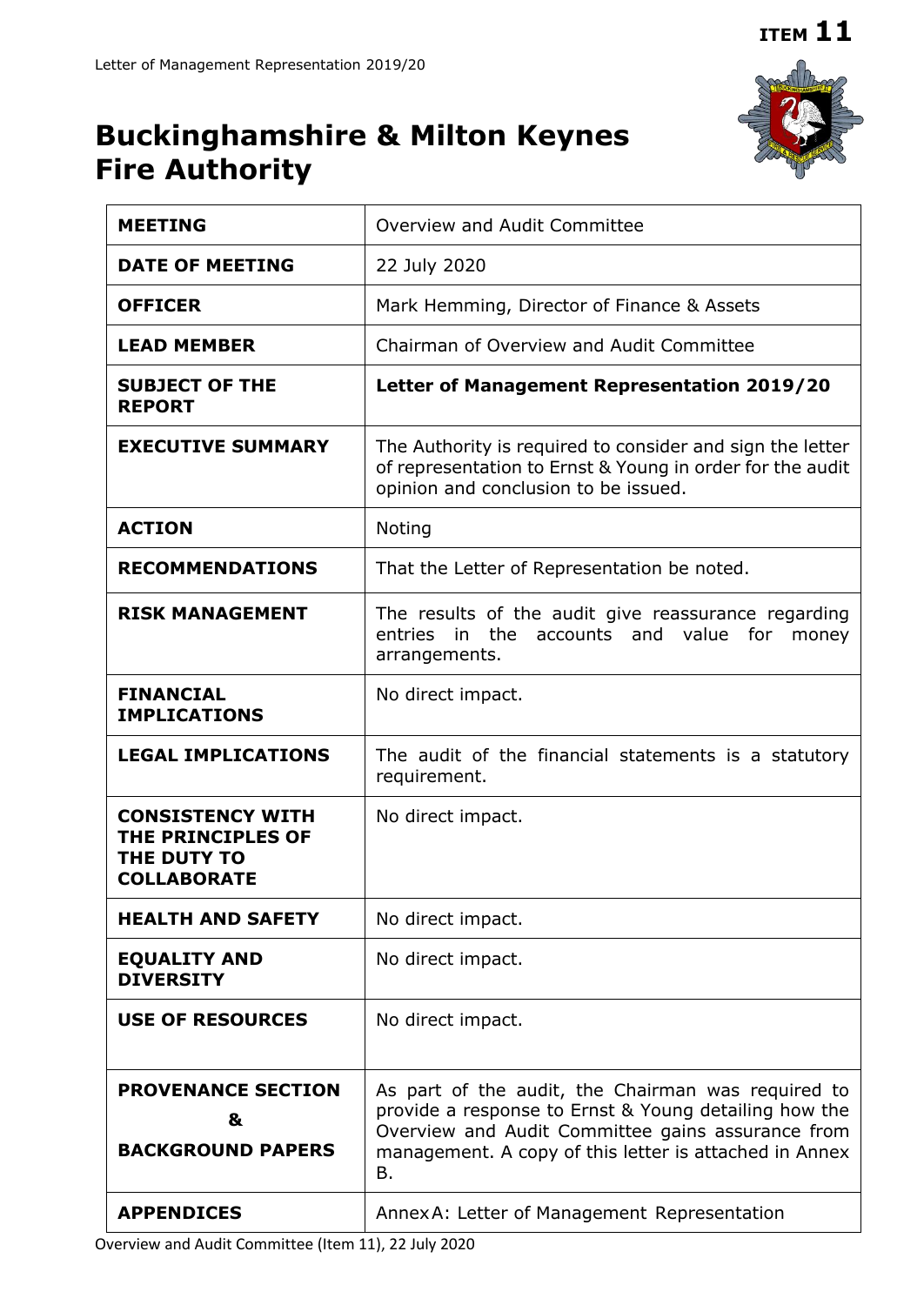|                                                | 2019/20.                                                                                        |
|------------------------------------------------|-------------------------------------------------------------------------------------------------|
|                                                | Annex B: Understanding how the Overview and Audit<br>Committee gains assurance from management. |
| <b>TIME REQUIRED</b>                           | 10 minutes                                                                                      |
| <b>REPORT ORIGINATOR</b><br><b>AND CONTACT</b> | <b>Marcus Hussey</b><br>mhussey@bucksfire.gov.uk<br>01296 744680                                |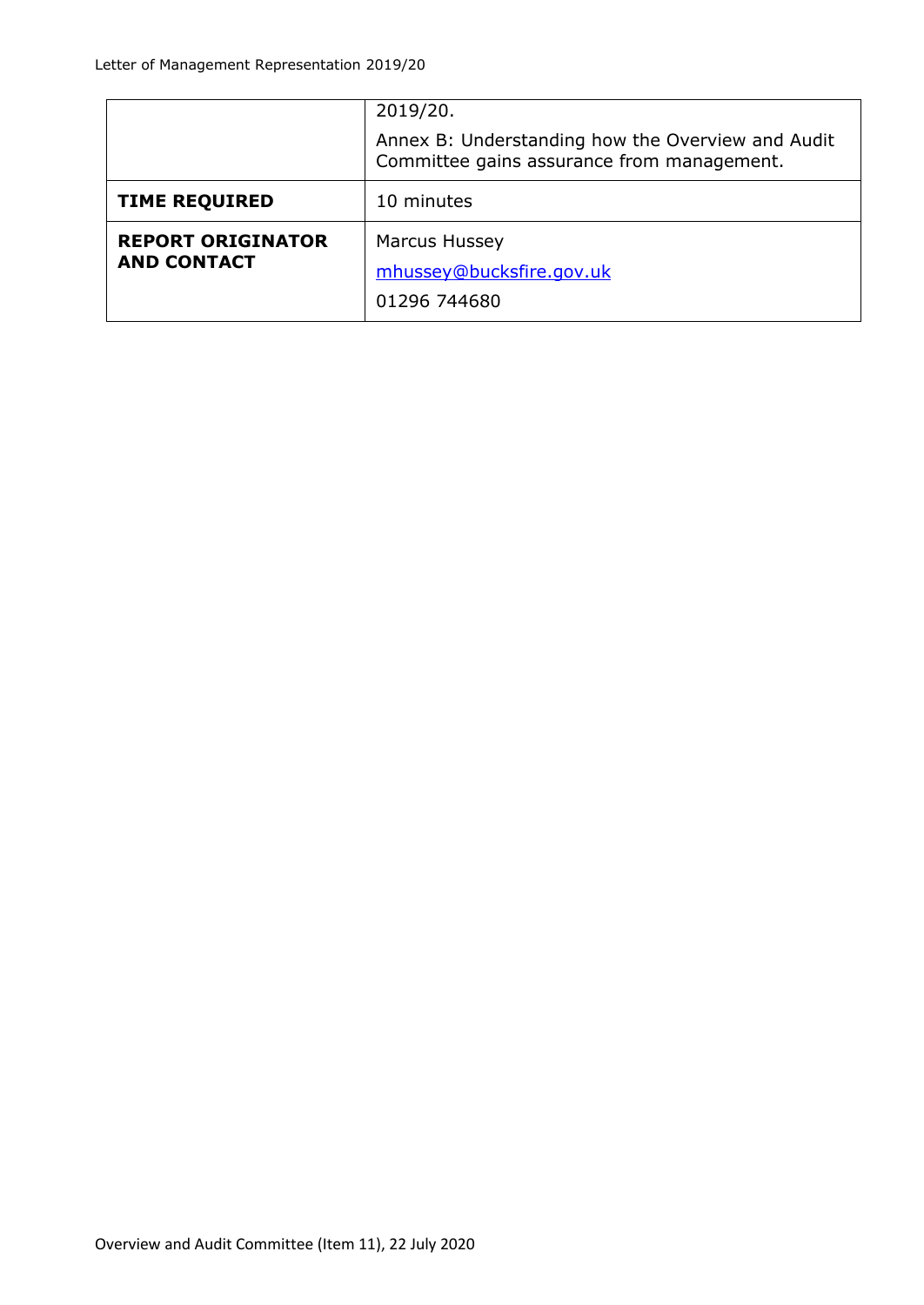

#### **Annex A**

Ernst & Young Apex Plaza Forbury Road Reading RG1 1YE

| Letter of Representation 2019/20 |
|----------------------------------|
| Mark Hemming                     |
| 01296 744687                     |
| 22 July 2020                     |
| mhemming@bucksfire.gov.uk        |
|                                  |

Dear Neil,

#### **Buckinghamshire & Milton Keynes Fire and Rescue Authority - Audit for the year ended 31 March 2020**

This letter of representations is provided in connection with your audit of the financial statements of Buckinghamshire and Milton Keynes Fire Authority ("the Authority") for the year ended 31/03/2020. We recognise that obtaining representations from us concerning the information contained in this letter is a significant procedure in enabling you to form an opinion as to whether the financial statements give a true and fair view of the Authority financial position of **Buckinghamshire and Milton Keynes Fire Authority** as of 31/03/2020 and of its income and expenditure for the year then ended in accordance with CIPFA LASAAC Code of Practice on Local Authority Accounting in the United Kingdom 2019/20.

We understand that the purpose of your audit of our financial statements is to express an opinion thereon and that your audit was conducted in accordance with International Standards on Auditing (UK and Ireland), which involves an examination of the accounting system, internal control and related data to the extent you considered necessary in the circumstances, and is not designed to identify - nor necessarily be expected to disclose - all fraud, shortages, errors and other irregularities, should any exist.

Accordingly, we make the following representations, which are true to the best of our knowledge and belief, having made such inquiries as we considered necessary for the purpose of appropriately informing ourselves:

#### **A. Financial Statements and Financial Records**

1. We have fulfilled our responsibilities, under the relevant statutory authorities, for the preparation of the financial statements in accordance with [the Accounts and Audit Regulations 2015 and CIPFA LASAAC Code of Practice on Local Authority Accounting in the United Kingdom 2019/20.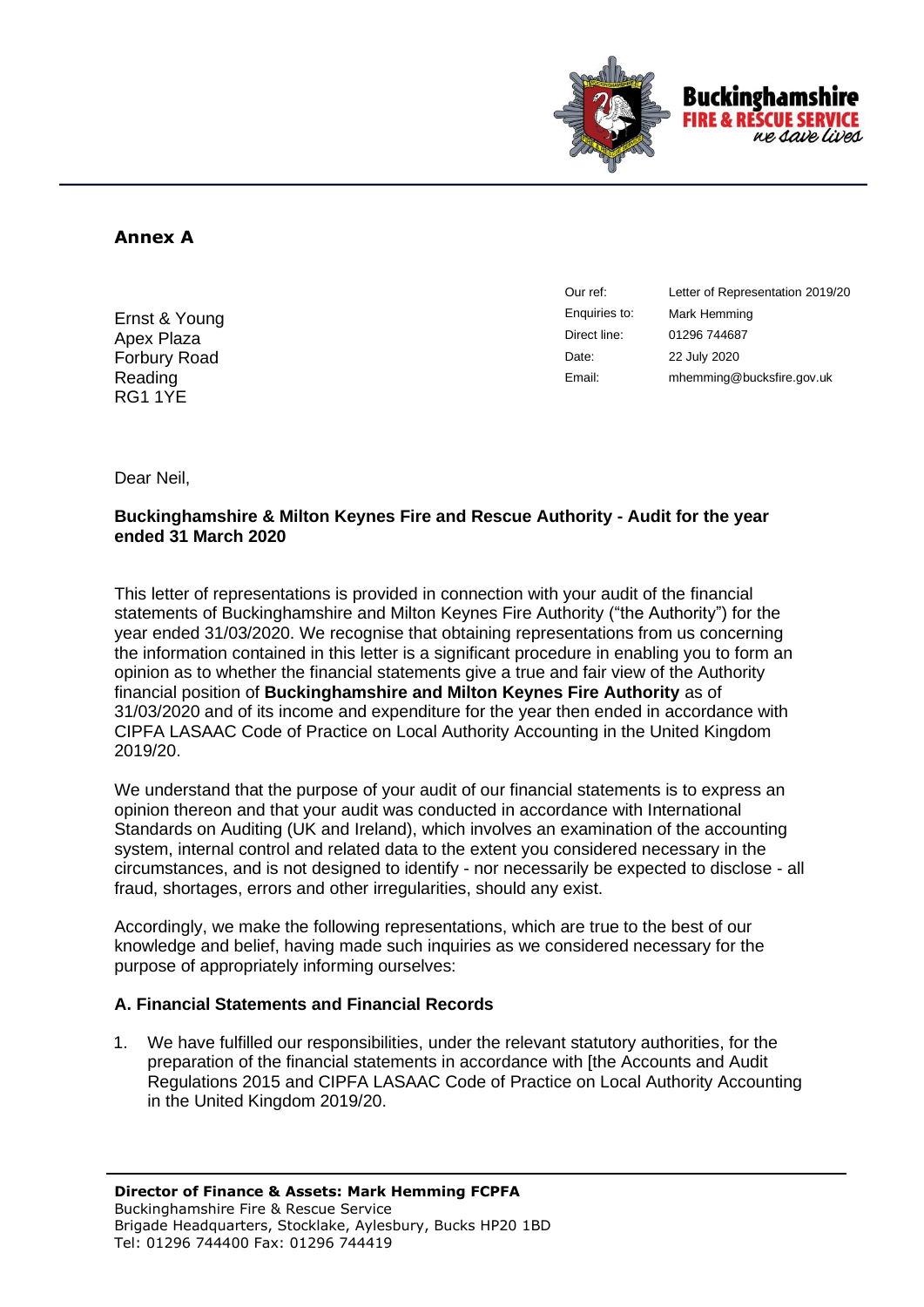

- 2. We acknowledge, as members of management of the Authority, our responsibility for the fair presentation of the financial statements. We believe the financial statements referred to above give a true and fair view of the financial position, financial performance (or results of operations) and cash flows of the Authority in accordance with the CIPFA LASAAC Code of Practice on Local Authority Accounting in the United Kingdom 2019/20*.* We have approved the financial statements.
- 3. The significant accounting policies adopted in the preparation of the financial statements are appropriately described in the financial statements.
- 4. As members of management of the Authority, we believe that the Authority has a system of internal controls adequate to enable the preparation of accurate financial statements in accordance with the CIPFA LASAAC Code of Practice on Local Authority Accounting in the United Kingdom 2019/20, that are free from material misstatement, whether due to fraud or error.
- 5. There are no unadjusted audit differences identified during the current audit and pertaining to the latest period presented.

#### **B. Non-compliance with law and regulations, including fraud**

- 1. We acknowledge that we are responsible to determine that the Authority's activities are conducted in accordance with laws and regulations and that we are responsible to identify and address any non-compliance with applicable laws and regulations, including fraud.
- 2. We acknowledge that we are responsible for the design, implementation and maintenance of internal controls to prevent and detect fraud.
- 3. We have disclosed to you the results of our assessment of the risk that the financial statements may be materially misstated as a result of fraud.

#### **C. Information Provided and Completeness of Information and Transactions**

- 1. We have provided you with:
	- Access to all information of which we are aware that is relevant to the preparation of the financial statements such as records, documentation and other matters;
	- Additional information that you have requested from us for the purpose of the audit; and
	- Unrestricted access to persons within the entity from whom you determined it necessary to obtain audit evidence.
- 2. All material transactions have been recorded in the accounting records and are reflected in the financial statements.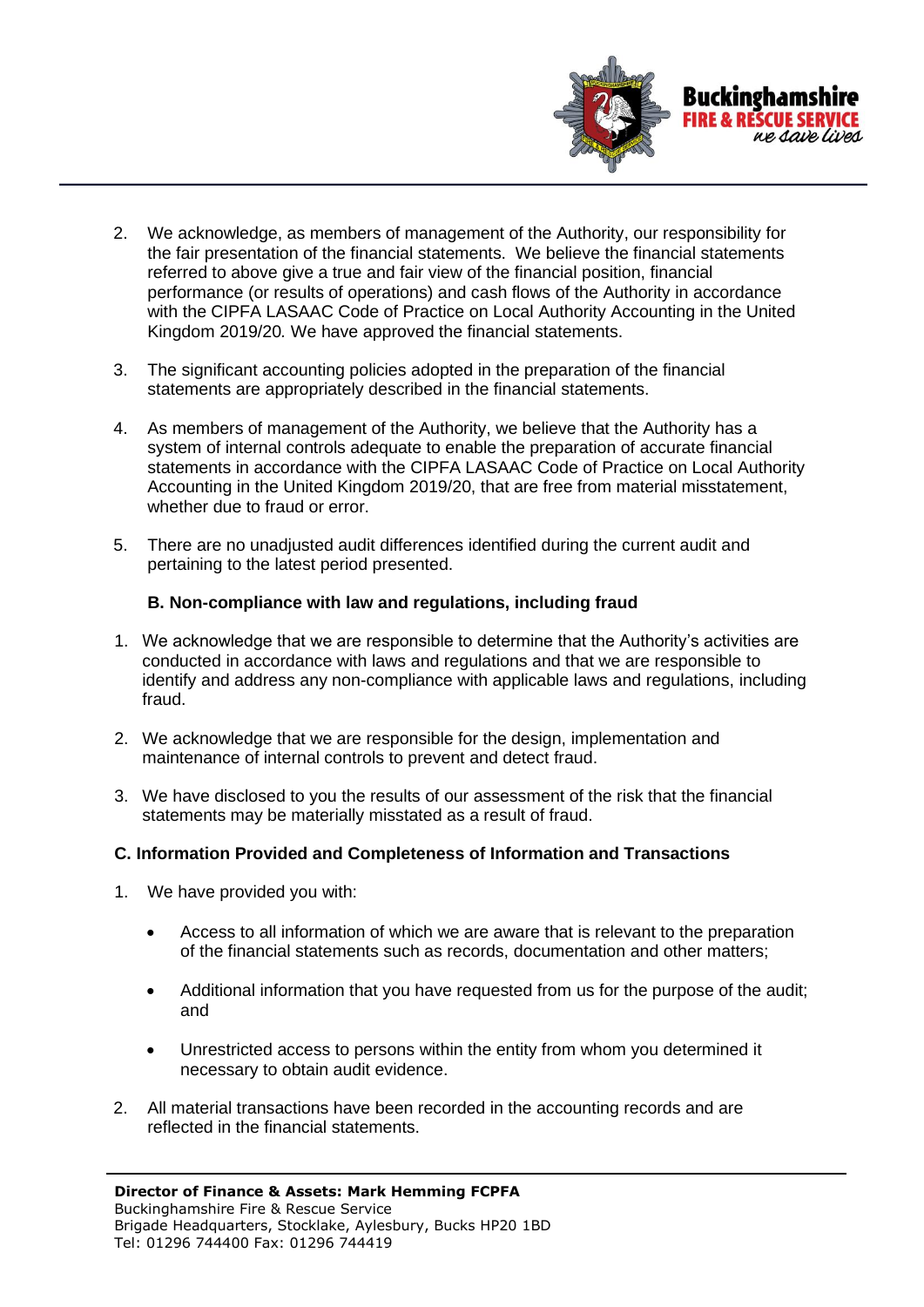

- 3. We have made available to you all minutes of the meetings of the Authority, the Executive Committee and the Overview and Audit Committee held through the year to the most recent meeting on the following date: 05 February 2020.
- 4. We confirm the completeness of information provided regarding the identification of related parties. We have disclosed to you the identity of the Authority's related parties and all related party relationships and transactions of which we are aware, including sales, purchases, loans, transfers of assets, liabilities and services, leasing arrangements, guarantees, non-monetary transactions and transactions for no consideration for the period ended, as well as related balances due to or from such parties at the period end. These transactions have been appropriately accounted for and disclosed in the financial statements.
- 5. We believe that the significant assumptions we used in making accounting estimates, including those measured at fair value, are reasonable.
- 6. We have disclosed to you, and the Authority has complied with, all aspects of contractual agreements that could have a material effect on the financial statements in the event of non-compliance, including all covenants, conditions or other requirements of all outstanding debt.

#### **D. Liabilities and Contingencies**

- 1. All liabilities and contingencies, including those associated with guarantees, whether written or oral, have been disclosed to you and are appropriately reflected in the financial statements.
- 2. We have informed you of all outstanding and possible litigation and claims, whether or not they have been discussed with legal counsel.

### **E. Subsequent Events**

1. There have been no events subsequent to period end which require adjustment of or disclosure in the financial statements or notes thereto.

#### **F. Other information**

- 1. We acknowledge our responsibility for the preparation of the other information. The other information comprises the narrative statement.
- 2. We confirm that the content contained within the other information is consistent with the financial statements.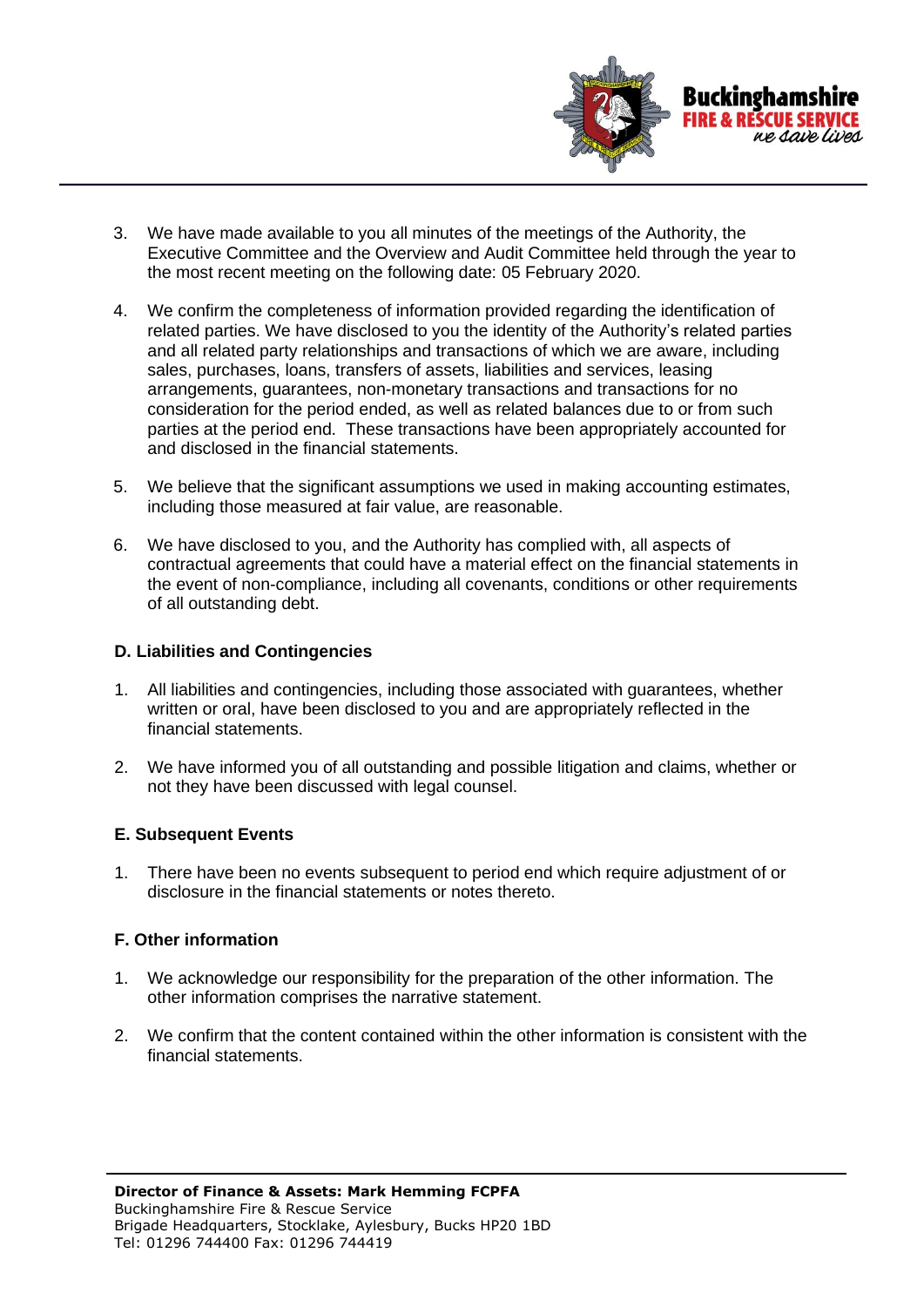

#### **G. Ownership of Assets**

- 1. Except for assets capitalised under finance leases, the Authority has satisfactory title to all assets appearing in the balance sheet, and there are no liens or encumbrances on the Authority's assets, nor has any asset been pledged as collateral. All assets to which the Authority has satisfactory title appear in the balance sheet.
- 2. All agreements and options to buy back assets previously sold have been properly recorded and adequately disclosed in the financial statements.
- 3. There are no formal or informal compensating balance arrangements with any of our cash and investment accounts.

#### **H. Reserves**

1. We have properly recorded or disclosed in the financial statements the useable and unusable reserves.

#### **I. Use of the Work of a Specialist**

1. We agree with the findings of the specialists that we engaged to evaluate the **fair value of property, plant and equipment and the IAS19 actuarial valuations of pension liabilities** and have adequately considered the qualifications of the specialists in determining the amounts and disclosures included in the financial statements and the underlying accounting records. We did not give or cause any instructions to be given to the specialists with respect to the values or amounts derived in an attempt to bias their work, and we are not otherwise aware of any matters that have had an effect on the independence or objectivity of the specialists.

#### **J. Pension Liability and PPE Valuations Estimate**

- 1. We believe that the measurement processes, including related assumptions and models, used to determine the accounting estimate(s) have been consistently applied and are appropriate in the context *of* the CIPFA LASAAC Code of Practice on Local Authority Accounting in the United Kingdom 2019/20.
- 2. We confirm that the significant assumptions used in making the estimates appropriately reflect our intent and ability to carry out specific courses of action on behalf of the entity.
- 3. We confirm that the disclosures made in the financial statements with respect to the accounting estimate(s) are complete and made in accordance with the CIPFA LASAAC Code of Practice on Local Authority Accounting in the United Kingdom 2019/20.
- 4. We confirm that no adjustments are required to the accounting estimate(s) and disclosures in the financial statements due to subsequent events.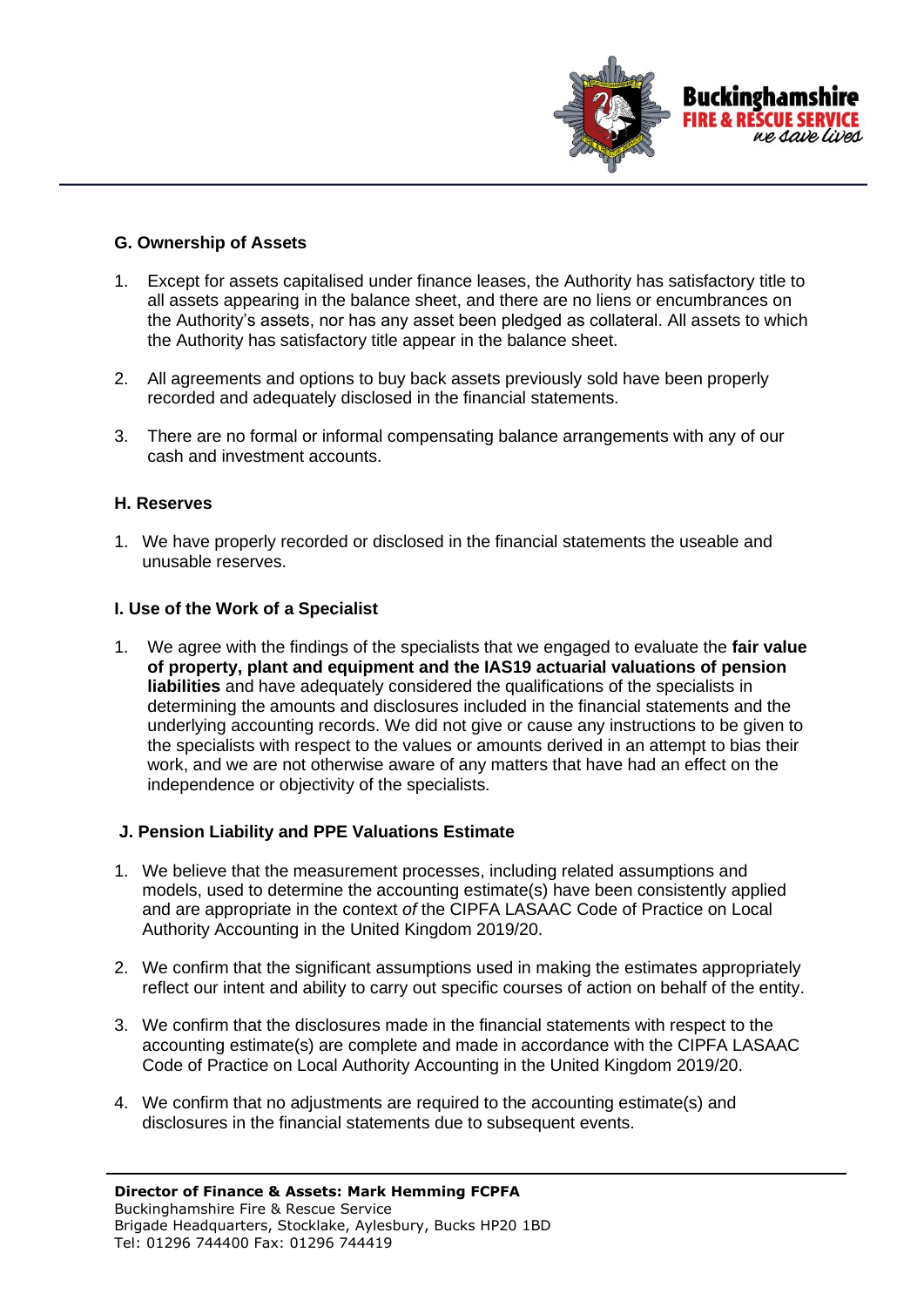

#### **K. Retirement benefits**

1. On the basis of the process established by us and having made appropriate enquiries, we are satisfied that the actuarial assumptions underlying the scheme liabilities are consistent with our knowledge of the business. All significant retirement benefits and all settlements and curtailments have been identified and properly accounted for.

Yours sincerely,

\_\_\_\_\_\_\_\_\_\_\_\_\_\_\_\_\_\_\_\_\_\_\_

\_\_\_\_\_\_\_\_\_\_\_\_\_\_\_\_\_\_\_\_\_\_\_

Director of Finance and Assets and Chief Financial Officer

Chairman of the Overview and Audit Committee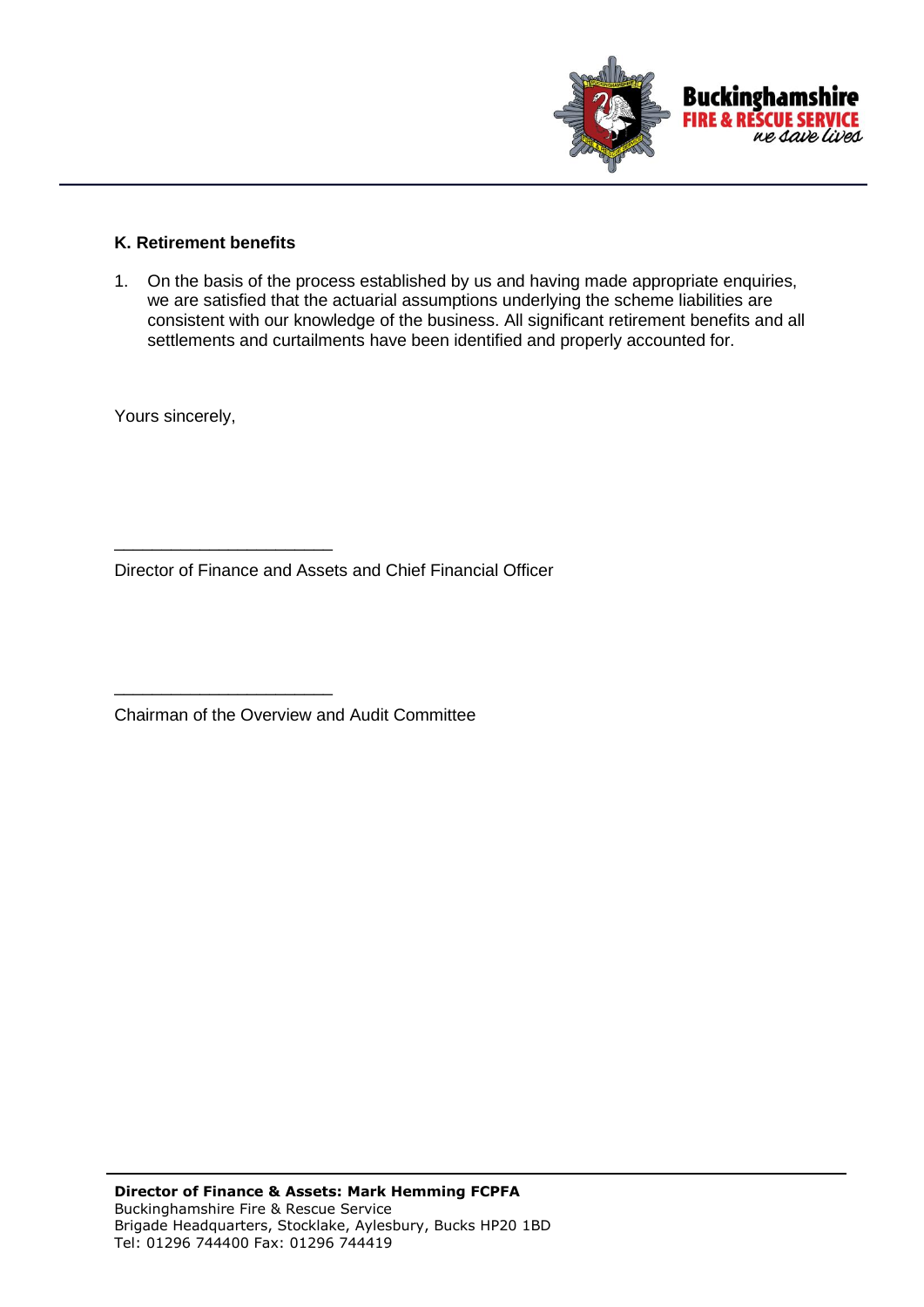

#### **Annex B**

Maria Grindley **Director** Ernst & Young LLP Apex Plaza Forbury Road Reading RG1 1YE

Your ref: Enquiries to: Marcus Hussey Ext no: Direct line: Date: E-mail: 20 BMKFA/TCWG 177 01296 744680 22 July 2020 mhussey[@bucksfire.gov.uk](mailto:mhussey@bucksfire.gov.uk)

Dear Maria

#### **Understanding how the Overview and Audit Committee gains assurance from management**

I am replying to your letter in my capacity as Chairman of the Overview and Audit Committee in order that you may formally update your understanding of our management processes and arrangements. My responses to your questions are set-out below.

- 1) How does the Overview and Audit Committee, as 'those charged with governance' at Buckinghamshire and Milton Keynes Fire Authority, exercise oversight of management's processes in relation to:
	- Undertaking an assessment of the risk that the financial statements may be materially misstated due to fraud or error (including the nature, extent and frequency of these assessments)

**Response:** As part of the presentation of the Statement of Accounts the Chief Finance Officer (**CFO**) is required to certify that they present a true and fair view. The CFO will carry out sufficient scrutiny of the accounts and working papers to enable him to reach that view. The Committee is able to question the CFO on any aspect of the accounts to gain additional assurance on this matter.

• Identifying and responding to risks of fraud in Buckinghamshire and Milton Keynes Fire Authority, including any specific risks of fraud which management have identified or that have been brought to its attention, or classes of transactions, accounts balances, or disclosure for which a risk of fraud is likely to exist

**Response:** There is a proactive fraud response plan and part of the Internal Audit Plan is allocated to the examination of controls designed to reduce or identify fraudulent behaviour and activity. Internal Audit reports their findings to the Committee on a triannual basis. Members have the opportunity to raise issues and concerns with both responsible officers and Internal Audit

• Communicating to employees its views on business practice and ethical behaviour (for example by updating, communicating and monitoring against the Authority's code of conduct)

**Response:** The Authority wide Counter-Fraud and Corruption Policy was reviewed and updated in 2018/19 and released to all employees via the internet (see also Whistleblowing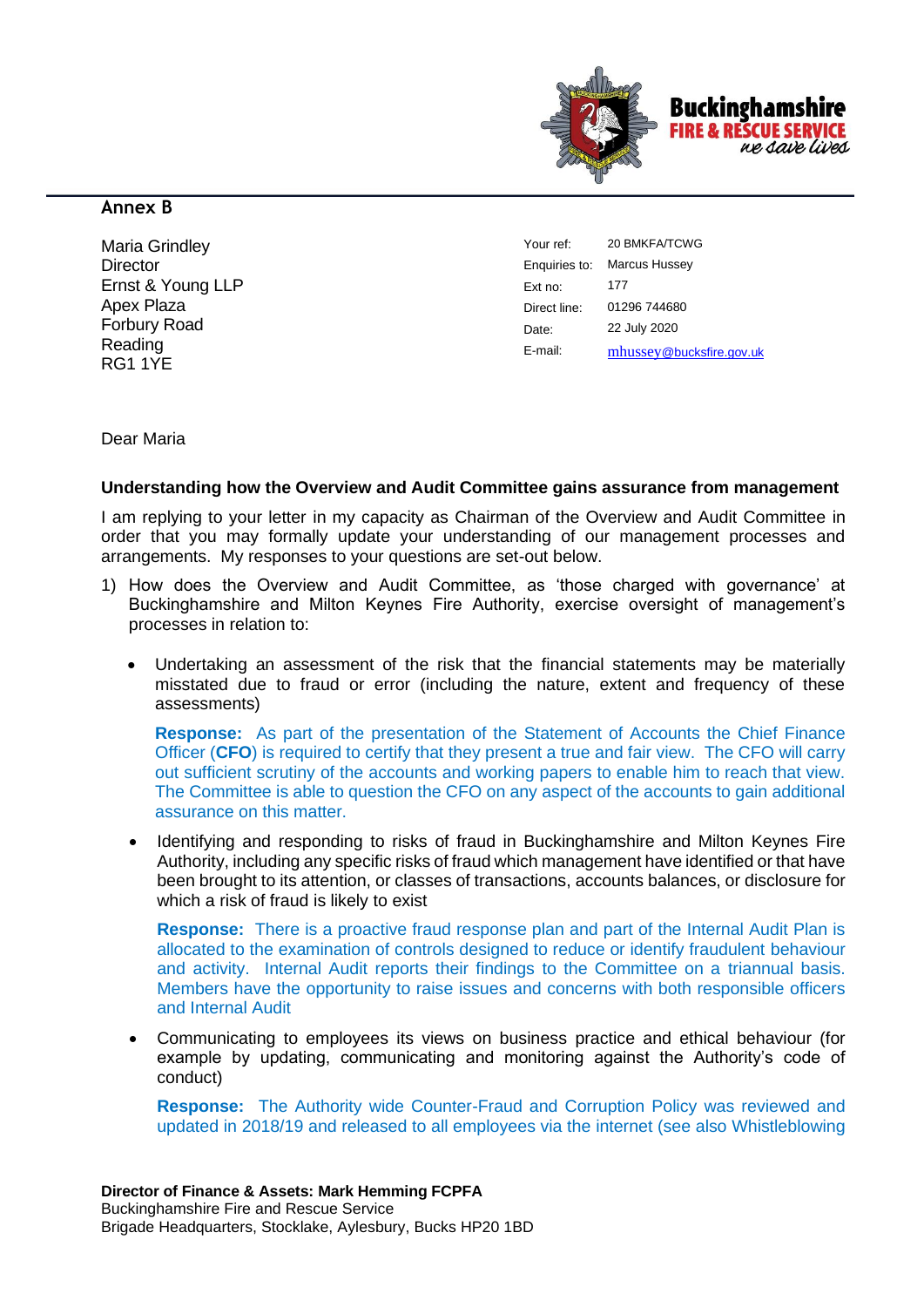policy below). This policy is approved by the Committee. The Authority has also created an e-Learning module which all employees have access to.

• Encouraging employees to report their concerns about fraud

**Response:** The Authority wide Whistleblowing Policy was reviewed and updated in 2018/19 and released to all employees via the internet. This policy is approved by the Committee.

• Communicating to you the processes for identifying and responding to fraud or error

**Response:** The Counter-Fraud and Corruption Policy is approved by the Committee. As Chairman of the Committee I am the counter-fraud champion for the Authority.

2) How does the Overview and Audit Committee oversee management processes for identifying and responding to the risk of fraud and possible breaches of internal control?

**Response:** The Committee receives quarterly updates from Internal Audit and challenges officers on the achievement of recommendations against the agreed timescales.

3) Is the Committee aware of any breaches of, or deficiencies in, internal control; and actual, suspected or alleged frauds during 2019-20?

**Response:** No

4) Is the Committee aware of any organisational or management pressure to meet financial or operating targets?

#### **Response:** No

5) How does the Committee gain assurance that all relevant laws and regulations have been complied with? Are you aware of any instances of non-compliance during 2019/20?

**Response:** The Authority has appointed a Monitoring Officer and a Data Protection Officer. The Monitoring Officer has discretion to commission an investigation and/or refer matters to the relevant authorities to investigate. In respect of potential or actual unlawful acts that relate to personal data, the Data Protection Officer has put in place a number of procedural documents which support the protection of information against unlawful disclosure. These include a data breach management process to encourage and instruct the reporting of data breaches, incidents or 'near misses'.

The Overview and Audit Committee is not aware of any instances of non-compliance in 2019/20

6) Is the Committee aware of any actual or potential litigation claims that would affect the financial statements?

**Response:** Yes. A review of potential litigation and claims is carried out by officers as part of the year end closedown process. An assessment is made as to whether these require a provision or contingent liability to be disclosed in order for the financial statements to present a true and fair view. The 2019/20 financial statements contain a number of provisions and contingent liabilities covering a range of events that may impact upon the Authority in subsequent years.

7) How does the Committee satisfy itself that is appropriate to adopt the going concern basis in preparing the financial statements?

**Response:** The circumstances are reviewed by officers against the 'Code of Practice on Local Authority Accounting in the United Kingdom - Guidance Notes for Practitioners'. There is currently no reason to assume that the authority and its functions and services will not continue for the foreseeable future.